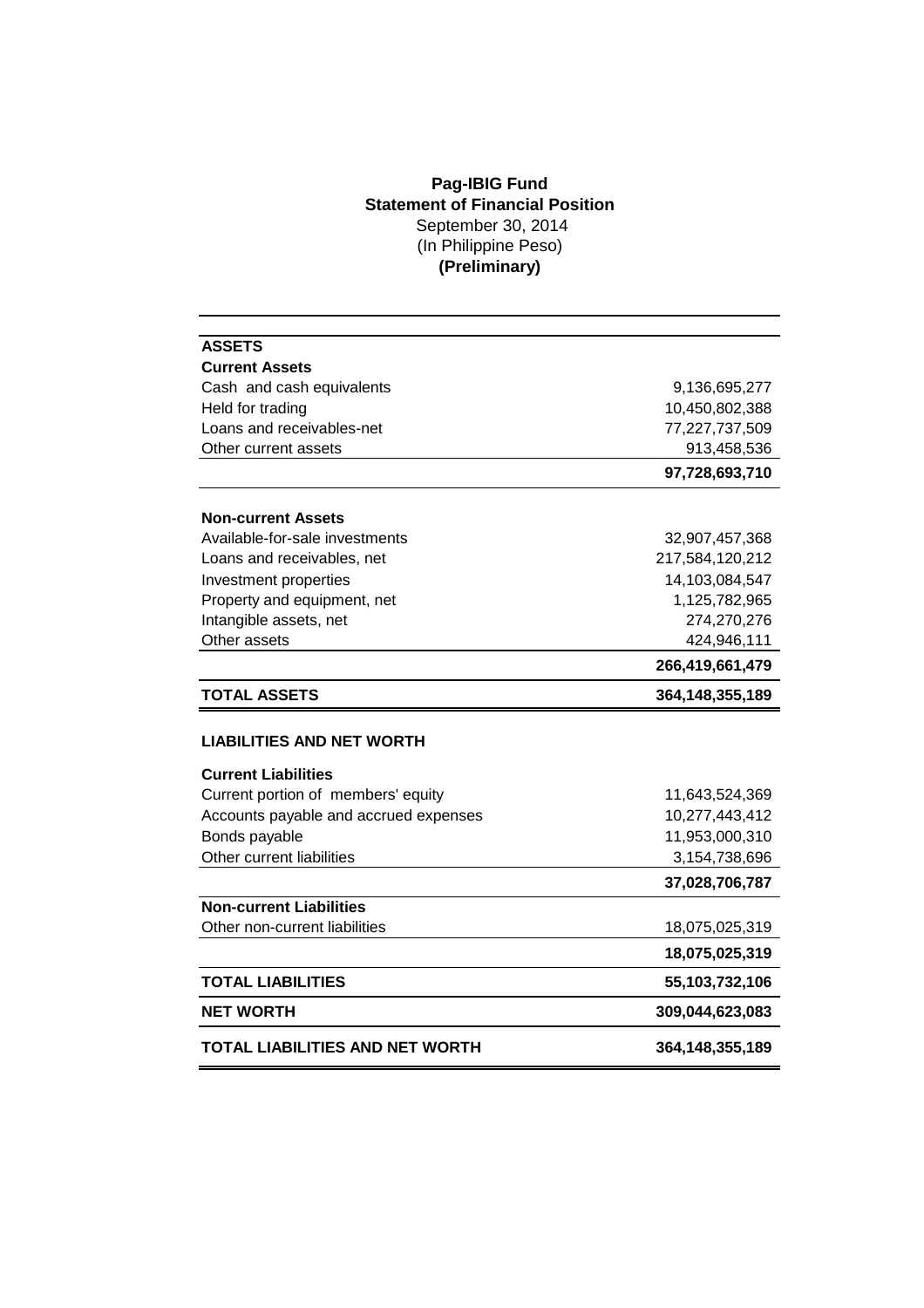## **Pag-IBIG Fund Statement of Comprehensive Income** For the Period Ended September 30, 2014 (In Philippine Peso) **(Preliminary)**

| <b>INTEREST INCOME</b>                          |                |
|-------------------------------------------------|----------------|
| Loans and receivables                           | 18,090,854,974 |
| Trading and investment securities               | 1,673,376,473  |
| Deposits with banks and others                  | 39,447,569     |
|                                                 | 19,803,679,016 |
| <b>INTEREST EXPENSE</b>                         |                |
| Bonds payable                                   | 531,891,540    |
| Loans payable                                   | 35,872,939     |
|                                                 | 567,764,479    |
| <b>NET INTEREST INCOME</b>                      | 19,235,914,537 |
| <b>OTHER INCOME</b>                             |                |
| Service fees                                    | 1,375,401,373  |
| Trading and investment securities gains -net    | 1,092,127,452  |
| Foreign exchange gains - net                    | 43,775,194     |
| Miscellaneous                                   | 1,283,791,485  |
|                                                 | 3,795,095,504  |
| <b>TOTAL OPERATING INCOME</b>                   | 23,031,010,041 |
| <b>OTHER EXPENSES</b>                           |                |
| Provision for impairment and other losses       | 4,044,383,381  |
| Compensation and fringe benefits                | 2,099,258,912  |
| Occupancy and equipment-related costs           | 449,603,188    |
| Foreclosure and acquired asset management costs | 298,645,840    |
| Depreciation and amortization                   | 165,825,297    |
| Miscellaneous                                   | 1,483,147,863  |
| <b>TOTAL OPERATING EXPENSES</b>                 | 8,540,864,481  |
| <b>NET INCOME FOR THE PERIOD</b>                | 14,490,145,560 |
| <b>OTHER COMPREHENSIVE INCOME GAIN/(LOSS)</b>   |                |
| Net Unrealized Gains (Losses) from              |                |
| Funds Held in Trust- TOLF                       | 339,473        |
| TOTAL COMPREHENSIVE INCOME FOR THE PERIOD       | 14,490,485,033 |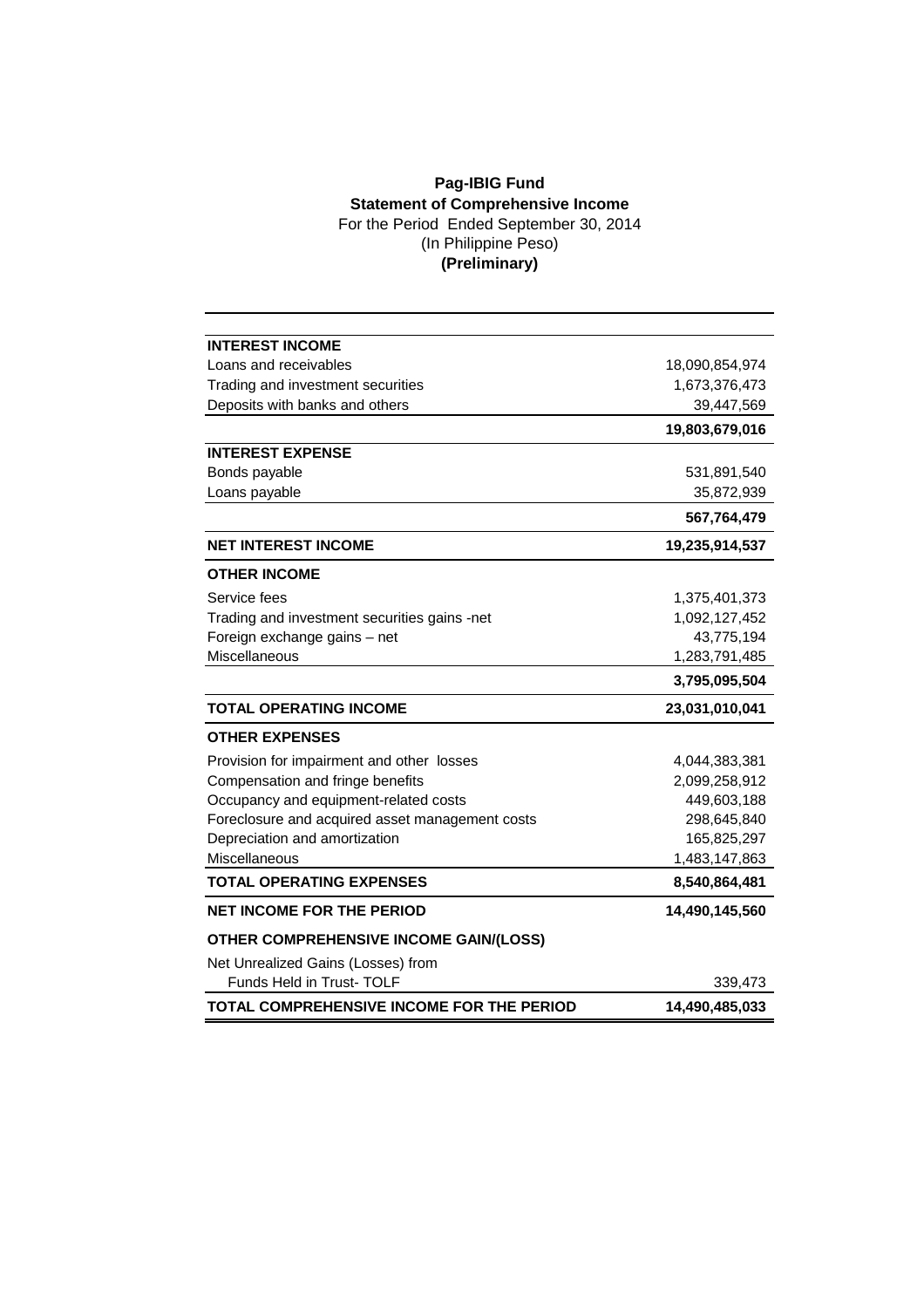## **Pag-IBIG FundStatement of Changes In Net Worth**<br>For the Period Ended September 30, 2014<br>(In Philippine Peso)<br>**(Preliminary)**

|                                                 | <b>Members' Equity</b> | Reserve for<br>Losses    | <b>Donated</b><br><b>Surplus</b> | <b>Retained Earnings</b> | <b>Total Net Worth</b> |
|-------------------------------------------------|------------------------|--------------------------|----------------------------------|--------------------------|------------------------|
|                                                 |                        |                          |                                  |                          |                        |
| January 1, 2014                                 | 240,412,913,814        | 163,841,599              | 250.890                          | 41,493,588,353           | 282,070,594,656        |
| Collections                                     | 20,913,026,717         | $\overline{\phantom{0}}$ |                                  |                          | 20,913,026,717         |
| <b>Dividends</b>                                | 10,105,833,048         | $\blacksquare$           |                                  | (10, 105, 833, 048)      |                        |
| Comprehensive income                            |                        | $\overline{\phantom{0}}$ |                                  | 14,490,485,033           | 14,490,485,033         |
| Net movement of Unclaimed Savings/Correction of |                        |                          |                                  |                          |                        |
| prior years' errors                             |                        | $\blacksquare$           |                                  | (35,741,074)             | (35,741,074)           |
| Reserve for future claims                       |                        |                          |                                  | 16,429,365               | 16,429,365             |
| Provident claims/TAV offsetting                 | (8,246,330,015)        | $\blacksquare$           |                                  |                          | (8,246,330,015)        |
| Reclassified Guarantee Insurance Premium due to |                        |                          |                                  |                          |                        |
| Change in Accounting Policy                     |                        | (163,841,599)            |                                  |                          | (163,841,599)          |
| September 30, 2014                              | 263.185.443.564        | ٠                        | 250,890                          | 45,858,928,629           | 309.044.623.083        |